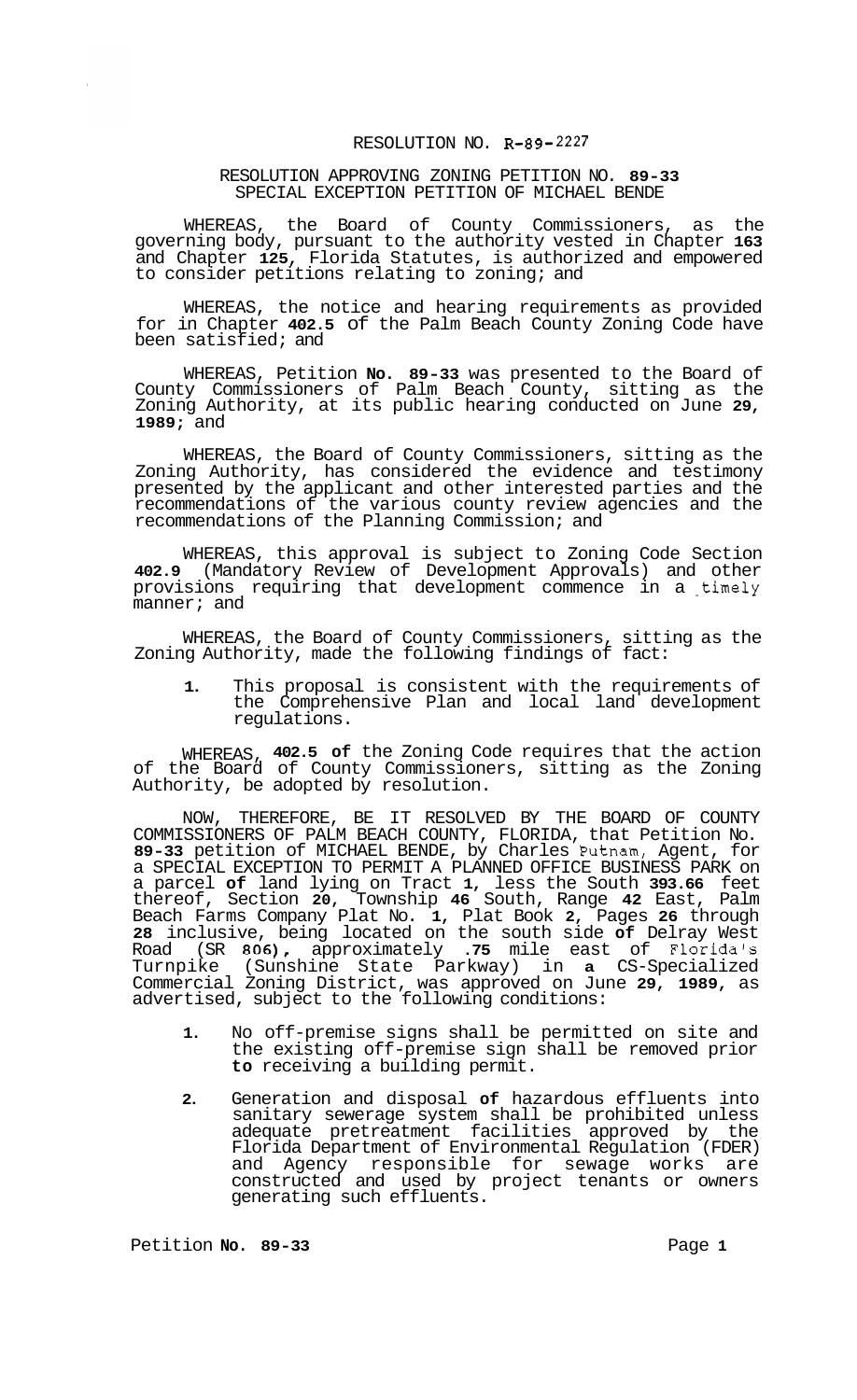- **3. Sewer service is available to the property. Therefore, no septic tank shall be permitted to the site.**
- **4. Water service is available to the property. Therefore, no well shall be permitted on the Site to provide potable water.**
- **5. NO access to site shall be permitted onto West Atlantic Avenue.**
- *6.*  **The Developer shall provide discharge control and treatment for the stormwater runoff in accordance with all applicable agency requirements in effect at the time of the permit application. However, at a minimum, this development shall retain onsite the stormwater runoff generated by a three (3) year-one (1) hour storm with a total rainfall of 3 inches as required by the Permit Section, Land Development Division. In the event that the subject site abuts a Department of Transportation maintained roadway, concurrent approval from the Florida Department of Transportation will also be required. The drainage system shall be maintained in an acceptable condition as approved by the County Engineer. In the event that the drainage system is not adequately maintained as determined by the County Engineer, this matter will be referred to the Code Enforcement Board for enforcement.**
- **7. Within 90 days of approval of this project, the property owner shall convey to Palm Beach County Land Development Division by road right-of-way warranty deed for West Atlantic Avenue, 60 feet from centerline free of all encumbrances and encroachments. Property owner shall provide Palm Beach County with sufficient documentation acceptable to the Right of Way Acquisition Section to ensure that the property is free of all encumbrances and encroachments. Right-of-way conveyances shall also**  include "Safe Sight Corners" where appropriate at **intersections as determined by the County Engineer.**
- *8.*  **The Property owner shall not be issued a Building Permit until construction has begun for a left turn lane, east approach on West Atlantic Avenue at the project's entrance road. This construction was the obligation of Bende Planned Unit Development. No Certification of Occupancy shall be issued until this construction has been completed.**
- **9. The site plan shall not be approved until the petitioner:** 
	- **1. Submits a recorded cross access agreement which permits access from East Tranquility Lakes Drive to the commercial parcel, to the east: and**
	- **2. Demonstrates that the necessary improvements to East Tranquility Lakes Drive can be designed and constructed.**
- **10. The petitioner shall pay a Fair Share Fee in the**  amount and manner required by the "Fair Share Contribution for Road Improvements Ordinance" as it

**Petition No. 89-33** Page 2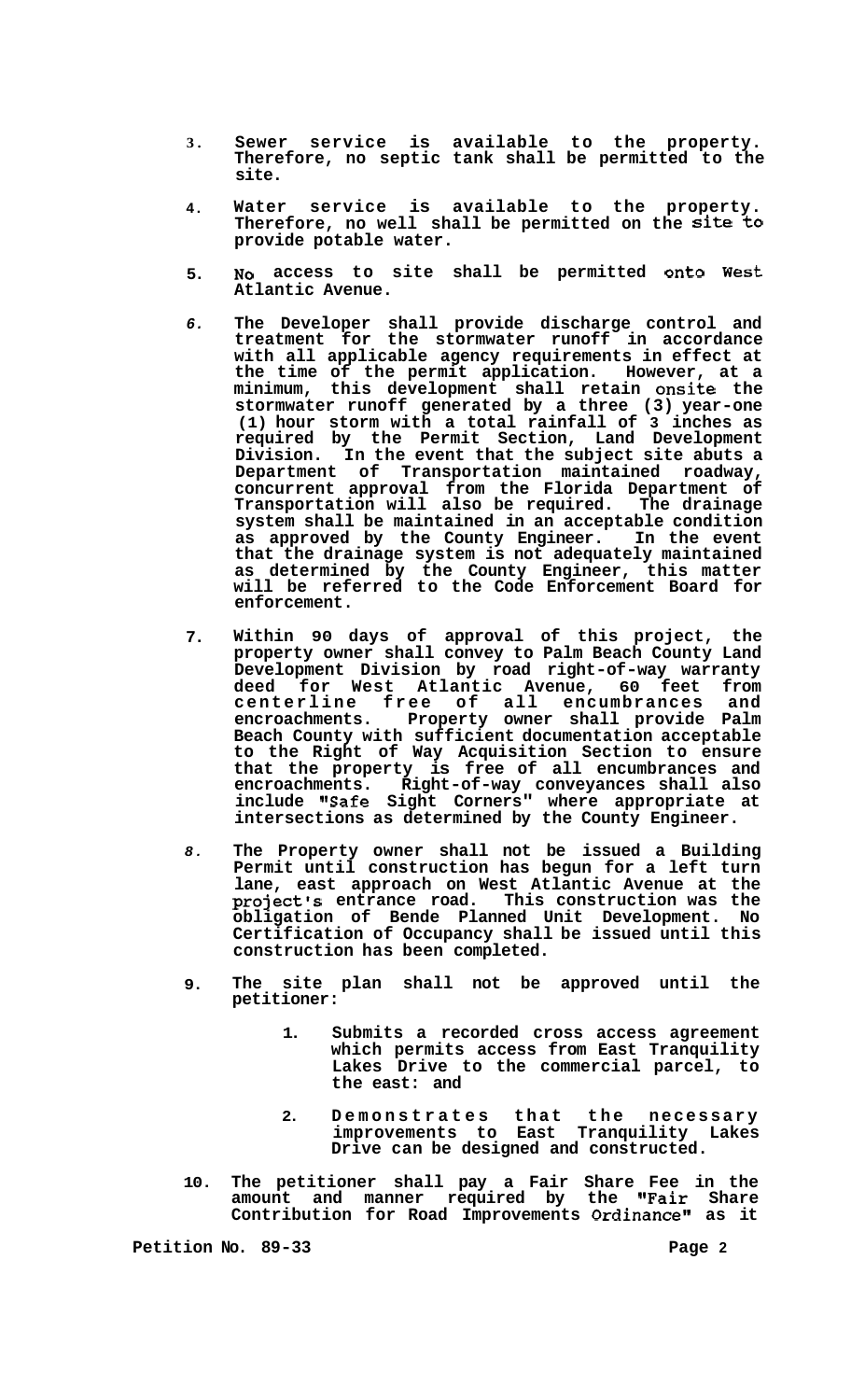presently exists or as it may from time to time! be amended. The Fair Share Fee for this project presently is **\$28,665.00 (1,070** trips **X \$26.79** per trip).

- **11.**  The property owner shall convey to the Lake Worth Drainage District that part of Tract **1,** Block **20** Palm Beach Farms Company Plat **No. 1** lying within the east **70** feet of Section **20** for the required right-of-way for Equalizing Canal **No. 2E,** by Quit Claim Deed **03::** an Easement Deed in the form provided by said District within ninety **(90)** days of the approval of the Resolution approving this project.
- **n2.**  In order to comply with the mandatory traffic performance standards the Developer shall be restricted to the following phasing schedule:

Building permits for more than **19,500** square feet gross leasable floor area shall not be issued until construction has begun for West Atlantic Avenue from Jog Road to Hagen Ranch Road as a minimum *6* lane section currently scheduled for construction in **1991- 92** by Florida Department of Transportation plus the appropriate paved tapers.

- **13.**  The site shall be limited to an office and medical complex.
- **14.**  The site plan shall be amended to incorporate a three **(3)** foot planting area between the canal easement and adjacent parking lot.
- **15.**  The landscape strips along the perimeter of the site shall be upgraded to include twelve **(12)** foot native canopy trees. The eastern landscape strip shall include one twelve **(12)** foot native canopy tree for each twenty **(20)** linear feet. The hedge along this property line shall be maintained at a minimum height of **3.5** feet.
- **16.**  Prior to certification, the site plan shall be amended to indicate a twenty (20) foot utility easement along the west side of the seventy *(70)* foot Lake Worth Drainage District easement on the east side of the site.
- **17.**  Simultaneous with Site Plan Review Committee application, the petitioner shall submit all developers agreements subject to approval by the County Attorney prior to Site Plan Certification.
- **18.**  Prior to Site Plan Certification, the petitioner shall obtain Utility Release Agreements allowing for the placement and construction of parking and landscape within the twenty **(20)** foot utility easement on the east portion of the site.
- **19.**  Replat the entrance road to Babcock Planned Unit Development to provide for a minimum of **80** feet:: of right-of-way (not an access easement) from West Atlantic Avenue to the project's south property line, prior to the issuance of a building permit.

 $\hat{\mathbf{r}}$